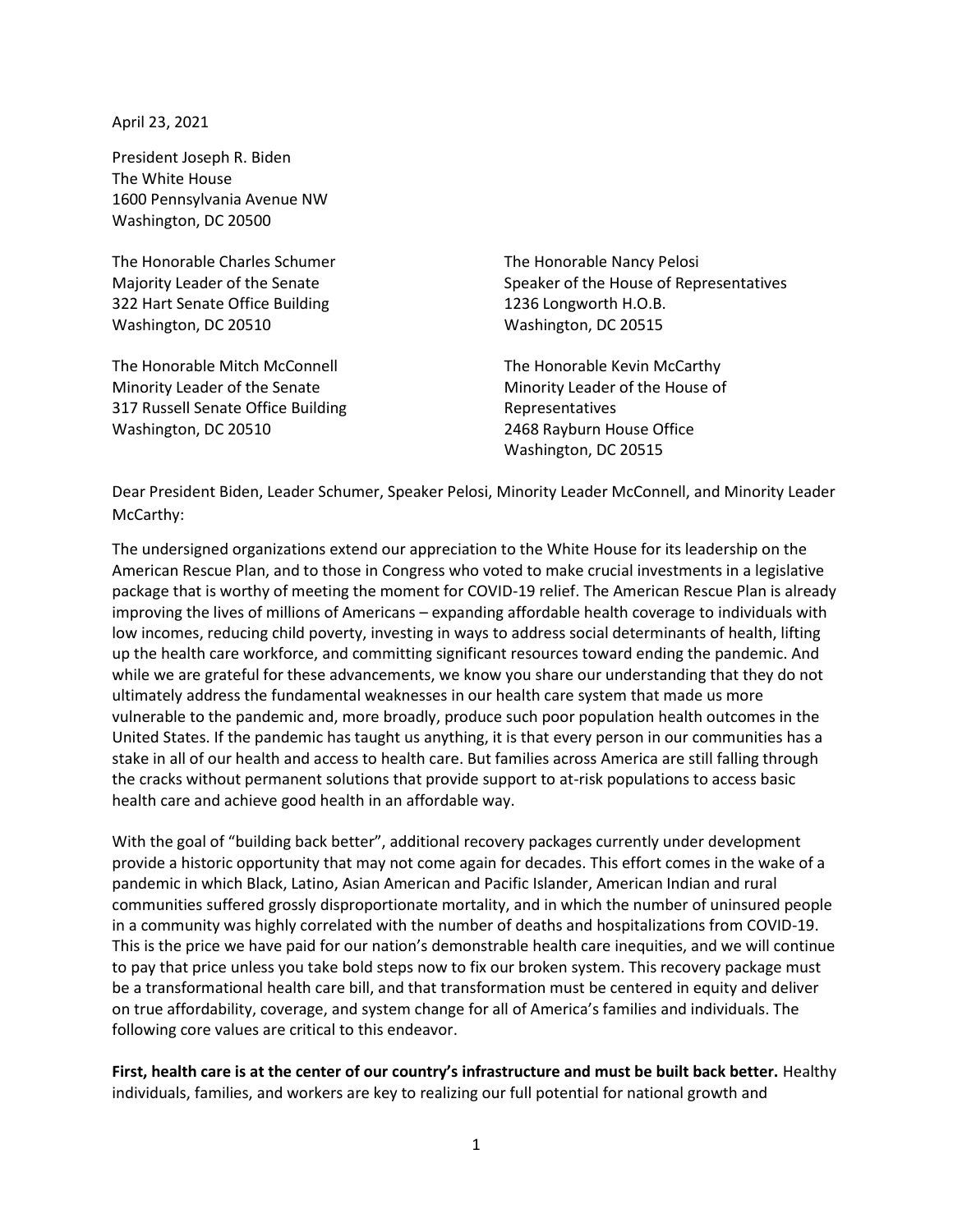development, resilient communities, and a thriving economy. In line with putting forward a strong health package, we recognize that other elements of recovery – such as the provision of tax credits and housing provisions for vulnerable populations – all help drive our country toward a healthy economy and overall health and well-being for people. And when investments are focused on our health care infrastructure that also creates stable jobs and local economies. With the historic opportunity to put forward a more just and equitable recovery effort, Congress and the White House must prioritize health care in this upcoming package.

**Second, any recovery legislation must prioritize inclusive policies that guarantee access to, and facilitate easy enrollment in, affordable health coverage regardless of age, income, disability, race/ethnicity, language spoken, immigration status, sex, gender identity or sexual orientation, or where someone lives.** We've seen how COVID-19 cases and fatalities are linked to coverage rates down to the county-level, and how important it is to eliminate gaps to coverage and care for preventing spread of disease and suffering. Building upon and making permanent the American Rescue Plan's improvements to financial assistance for marketplace coverage, allowing immigrants to access care through Medicaid and the marketplace, providing affordable coverage for those who experienced job loss, and ensuring the Medicare program invests in crucial benefits are all paramount to building back better. Simply put, a future package must prioritize ensuring coverage for the uninsured and underinsured. Any proposals without serious investment in the coverage gap will fall short in realizing the ideals of "building back better."

**Third, recovery legislation must contain targeted action to address the pre-existing health and economic inequities that led to the pandemic's disproportionate impact on communities of color, LGBTQ+ people, immigrants, individuals with disabilities, older adults, and every intersection thereof.**  Building back better cannot coexist with the ways systemic racism impacts health care and economic stability – a system built on white supremacy/racism and misogyny. It's time to make lasting system change that prioritizes the needs of Black, Indigenous, and people of color (BIPOC) by investing in workforce and caregiving infrastructure – including taking impactful action to curb the ongoing maternal health crisis including mandating nationwide Medicaid coverage for 12 months postpartum, robust support of Home and Community Based Services, investments in the health care safety net, and adding additional covered services in Medicaid to support parents and young children.

**Fourth, prescription drug pricing is a significant driver of health inequities. The White House and Congress must take this moment to end industry abuses and finally act to lower the price of prescription drugs by allowing Medicare to negotiate directly with pharmaceutical manufacturers.**  Particularly for BIPOC, rural, and low-income communities, higher rates of chronic conditions like diabetes have left countless families to assume the skyrocketing costs of prescription drugs with little relief or end in sight. We must seize this opportunity to finally carry forward long-standing policy solutions thwarted by the pharmaceutical industry at the expense of consumers and patients struggling to make ends meet. America's families want bold action on prescription drug reforms and lasting protections from industry abuses, and anything short of Medicare drug negotiation will fail to meet this moment.

Thank you for your commitment to advancing solutions that will support a more resilient, stronger America for today and future generations. Our organizations stand ready to support you in furtherance of these core values and policy solutions.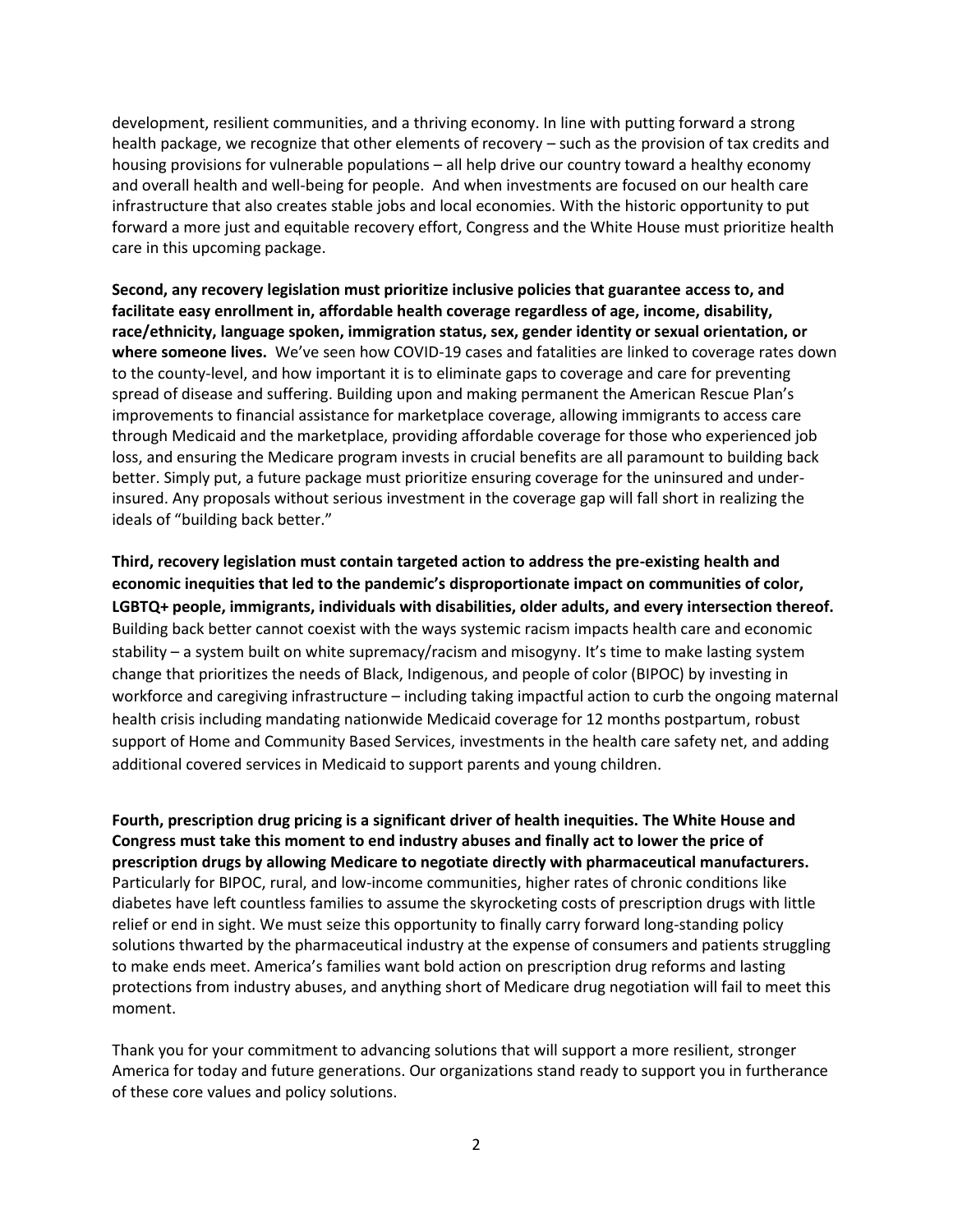## Sincerely,

#### **National Organizations**

ACA Consumer Advocacy ACASignups.net Allergy & Asthma Network American Association of Birth Centers American Federation of Teachers American Medical Student Association American Public Health Association Arab Community Center for Economic and Social Services (ACCESS) Asian & Pacific Islander American Health Forum Association of Asian Pacific Community Health Organizations (AAPCHO) Breast Cancer Action Be A Hero CASA Center for American Progress Center for Law and Social Policy (CLASP) Center for Medicare Advocacy Children's HealthWatch Children's Trust Fund Alliance Church World Service Coalition on Human Needs Community Catalyst Disability Rights Education and Defense Fund (DREDF) Families USA First Focus on Children Food Research & Action Center GLMA: Health Professionals Advancing LGBTQ Equality GO2 Foundation for Lung Cancer Health Care Voices Ipas Justice in Aging Little Lobbyists Long Term Care Community Coalition Lupus and Allied Diseases Association, Inc. NAACP NASTAD National Asian American Pacific Islander Mental Health Association National Asian Pacific American Women's Forum (NAPAWF) National Birth Equity Collaborative

National Council of Jewish Women National Health Law Program National Immigration Law Center National Latina Institute for Reproductive Justice National Organization for Women National Partnership for Women & Families National Urban League National Women's Health Network NETWORK Lobby for Catholic Social Justice People's Action Physicians for Reproductive Health Power to Decide Primary Care Development Corporation Progressive Doctors Protect Our Care R2H Action Raising Women's Voices for the Health Care We Need RESULTS SEIU Small Business Majority Treatment Action Group UnidosUS Union for Reform Judaism United Church of Christ Justice and Witness **Ministries** Young Invincibles

#### **Alabama**

AIDS Alabama Alabama Arise

#### **Alaska**

Alaska Primary Care Association

## **Arizona**

Arizona Oral Health Coalition Children's Action Alliance

# **California**

Asian Resources, Inc Brighter Beginnings California Pan-Ethnic Health Network (CPEHN) Equality California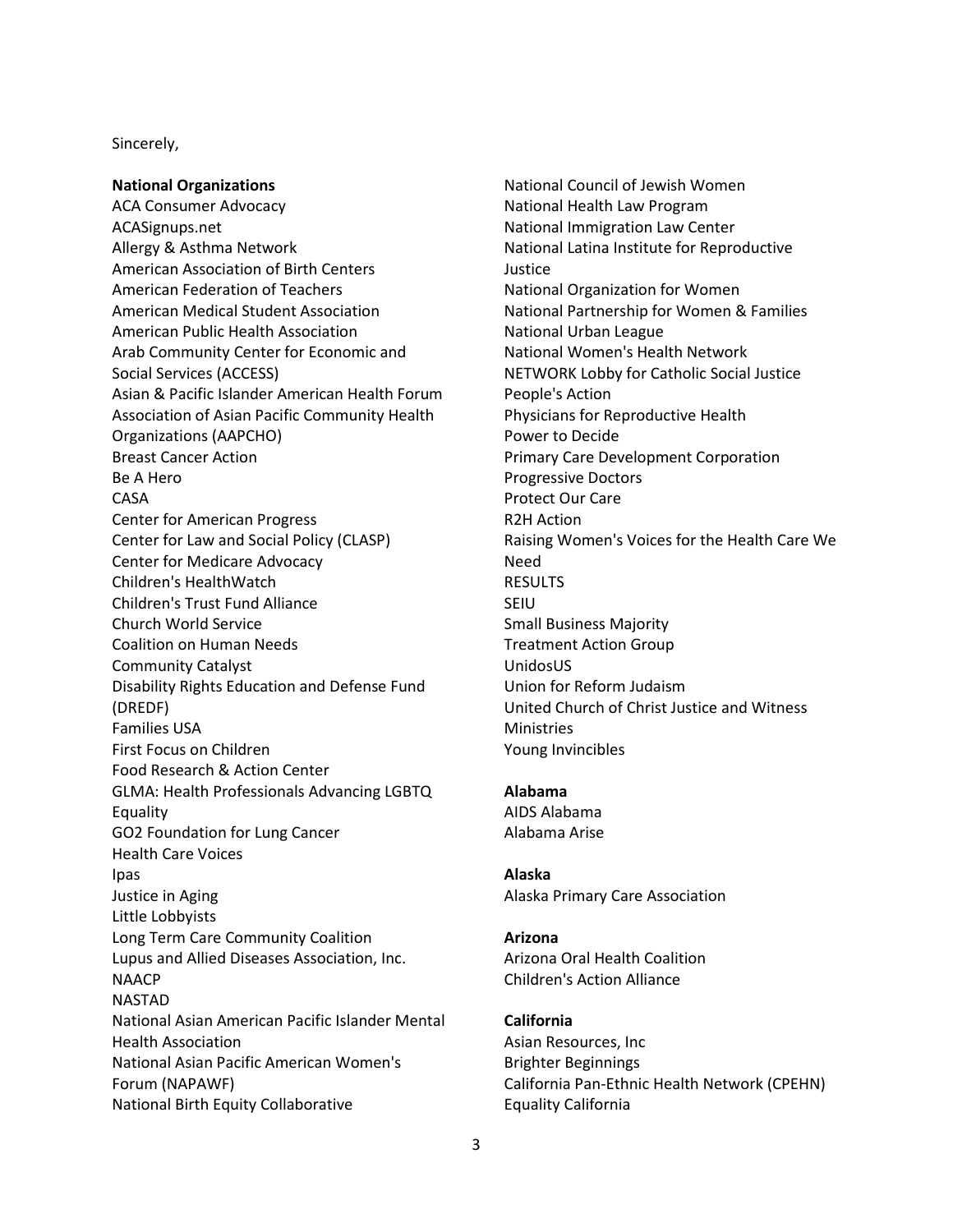Health Access California Looms for Lupus Los Angeles Regional Food Bank The Children's Partnership Venice Family Clinic

# **Colorado**

Center for Health Progress Colorado Children's Campaign Colorado Consumer Health Initiative Colorado Latino Leadership Advocacy and Research Organization

## **Connecticut**

National Association of Social Workers, CT Chapter Universal Health Care Foundation of **Connecticut** 

# **Florida**

Catalyst Miami Faithful Hearts Academy Florida Health Justice Project Florida Policy Institute

#### **Georgia**

Feminist Women's Health Center Georgia Equality Georgians for a Healthy Future

**Idaho** Centro de Comunidad y Justicia

**Iowa** Common Good Iowa

# **Illinois**

AIDS Foundation Chicago Associates in Psychological Services ltd Enlace Chicago Erie Family Health Centers EverThrive Illinois Health & Medicine Policy Research Group Mano a Mano Family Resource Center Protect Our Care Illinois Shriver Center on Poverty Law

#### **Kansas**

Community Care Network of Kansas Community Health Council of Wyandotte County Kansas Action for Children Kansas Appleseed Women for Kansas

# **Kentucky** Kentucky Voices for Health

**Louisiana**  Louisiana Primary Care Association

## **Maine**

Maine Equal Justice Maine People's Alliance

# **Maryland**

High Note Consulting, LLC Maryland Citizens' Health Initiative Education Fund, Inc. Maryland Citizens' Health Initiative

## **Massachusetts**

Health Care for All Massachusetts Immigrant and Refugee Advocacy Coalition (MIRA) Massachusetts Senior Action Council Personal Disability Consulting, Inc.

# **Michigan**

Michigan Disability Rights Coalition Michigan League for Public Policy

**Minnesota** TakeAction Minnesota

**Missouri** Missouri Budget Project

**Nebraska** Nebraska Appleseed

**Nevada** Children's Advocacy Alliance Silver State Equality

#### **New Hampshire**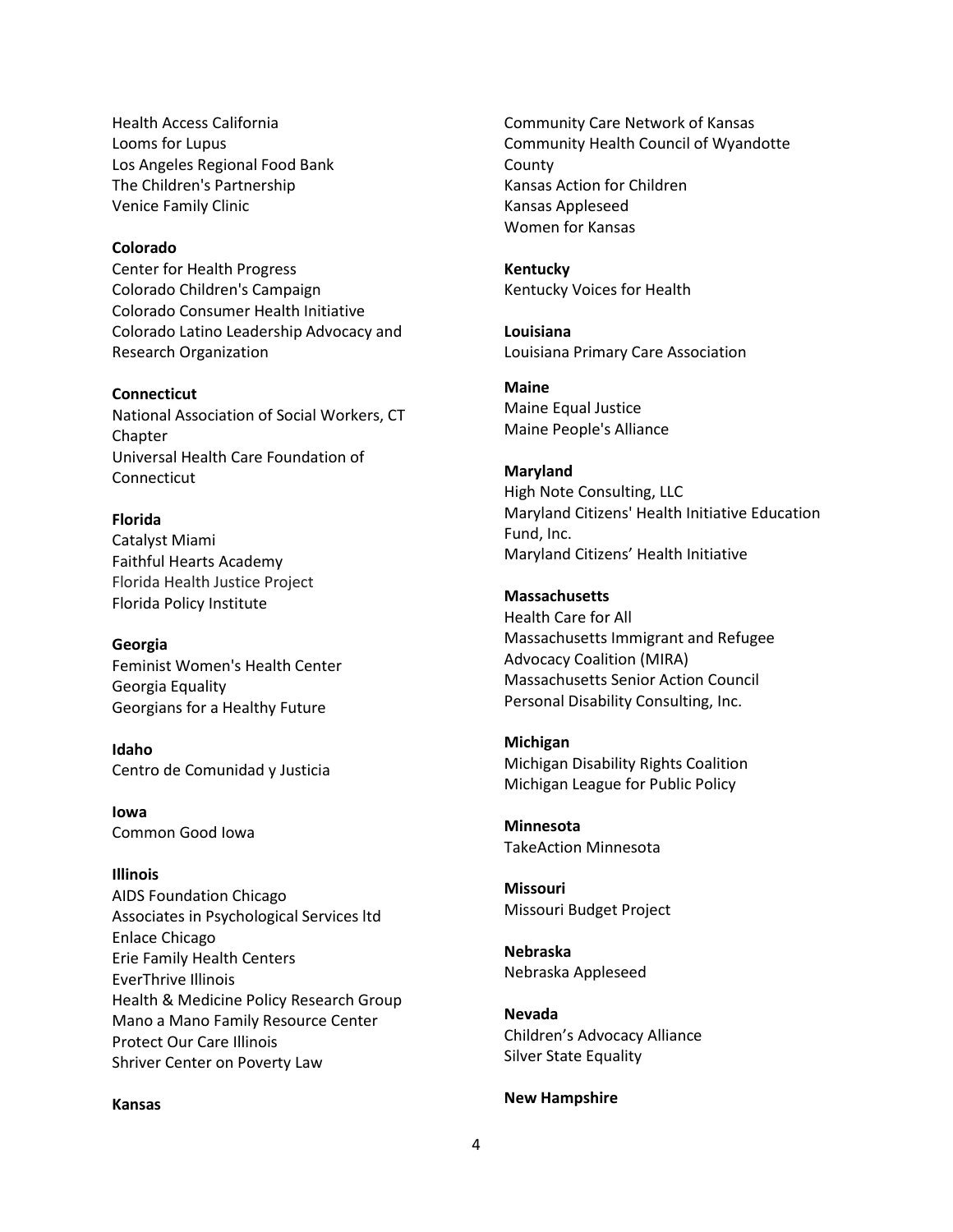Granite State Progress New Futures NH Conference United Church of Christ Economic Justice Mission Group

#### **New Jersey**

BlueWaveNJ New Jersey Citizen Action

## **New Mexico**

Health Action New Mexico New Mexico Center on Law and Poverty New Mexico Immigrant Law Center OLÉ Education Fund

## **New York**

African Services Committee Center for Elder Law & Justice Center for Independence of the Disabled, NY Empire Justice Center Harlem United Health and Welfare Council of Long Island Health Foundation for Western and Central New York Kingsbay YM-YWHA Long Island Center for Independent Living, Inc. (LICIL) Make the Road New York Medicaid Advocates Medicaid Matters New York Metro New York Health Care for All New York Immigration Coalition New York Legal Assistance Group (NYLAG) New York Self-Determination Coalition New York State Adult Day Services Association NYAPRS.org Rise and Resist Sundance SADC Urban Justice Center Mental Health Project

# **North Carolina**

NC Child North Carolina AIDS Action Network

**Ohio** UHCAN Ohio

# **Oklahoma**

Oklahoma Policy Institute

# **Oregon**

ONA Sickle Cell Anemia Foundation of Oregon

# **Pennsylvania**

Casa San Jose Pennsylvania Council of Churches Pennsylvania Health Access Network

**Rhode Island** Protect Our Healthcare Coalition Rhode Island

**South Carolina** South Carolina Appleseed Legal Justice Center

# **Tennessee**

Lee Insurance Agency Tennessee Disability Coalition Tennessee Health Care Campaign Tennessee Justice Center

## **Texas**

Children's Defense Fund - Texas Coalition of Texans with Disabilities Every Texan (formerly CPPP) Methodist Healthcare Ministries of South Texas, Inc. Proyecto Azteca Texas Parent to Parent

### **Utah**

Utah Health Policy Project

# **Vermont**

Office of the Health Care Advocate

# **Virginia**

VACIL Virginia Association of Centers for Independent Living Virginia Breast Cancer Foundation Virginia Coalition of Latino Organizations Virginia Counselors Association Virginia Health Catalyst Virginia Organizing Virginia Poverty Law Center